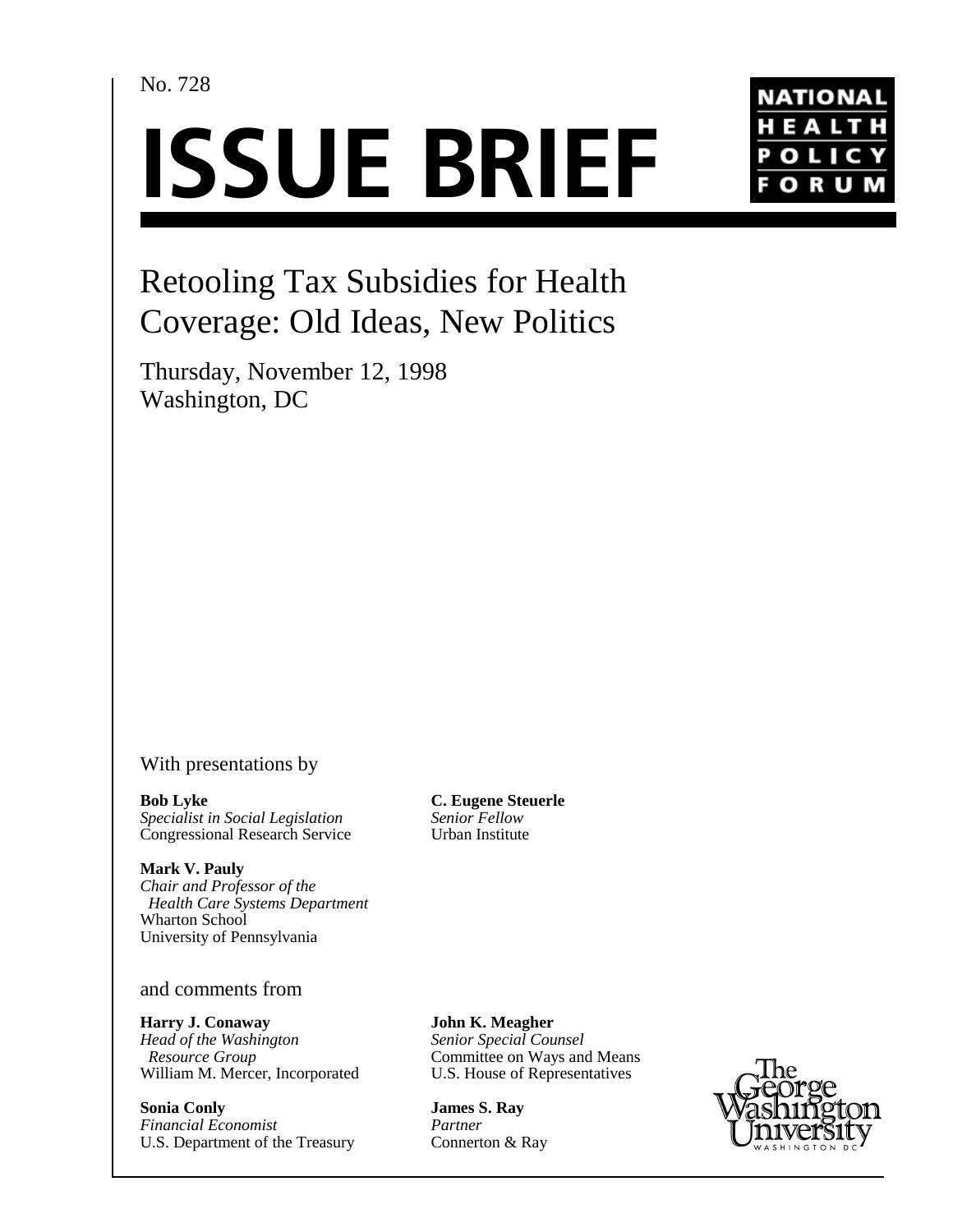# Retooling Tax Subsidies for Health Coverage

Over the past year, renewed interest has emerged, both on Capitol Hill and among market-oriented think tanks, in making major reforms to the health care system by altering the federal tax code. The push for change appears to be coming from two quarters. Recently, many economists and health policy analysts who have long argued that the current tax system is unfair on several counts and creates incentives for inefficiency have joined forces to make the case for reform. Meanwhile, some members of Congress have renewed discussions about reforming the taxation of the health system. Some Republicans have gone as far as coupling the idea of tax reform with an individual mandate to purchase insurance in an effort to ensure that all Americans have access to care while maintaining competitive markets for health insurance and health services.

Changing the federal tax system can mean many things, even among people who think they are in agreement when promoting a broad idea whose details have yet to be ironed out. With this caveat in mind, there appear to be at least three thrusts to these tax proposals:

- **IMPROVING EXCOMPT** Improving economic efficiency in the health system by limiting the currently open-ended tax exclusion of health benefits provided by employers and unions.
- Retargeting tax subsidies from higher earners to lower earners.
- Removing the tax code's bias toward employmentbased coverage and creating an at least equal tax incentive for the purchase of individual coverage.<sup>1</sup>

Each one of these policy goals raises many technical issues as well as political resistance. It is particularly unclear from discussions to date what role would be ascribed to employers and unions, which now sponsor health coverage for most Americans, in a reformed system in which tax subsidies might be tailored to individuals. It is also unclear how the proposed changes in tax policy relating to health care might comport with discussions of broader tax reforms, such as shifting to a consumption tax or flat tax.

This Forum session will examine the current tax treatment of health coverage and health care spending and explore the potential impact of proposed tax reforms. Special attention will be paid to what role

employers and unions play in organizing coverage, how that role might be maintained if the tax system were altered to make the system more efficient and equitable, and what elements of the health care system might have to be recreated if employment-based coverage declined in favor of individual-based coverage.

#### **CURRENT TAX TREATMENT**

Federal tax law stimulates the consumption of health care and health insurance over other goods and services in several ways. Furthermore, within the health care sphere, it favors health coverage paid for through employers and unions over that paid for by individuals.

The most significant feature of the federal tax treatment of health care is that health coverage provided through employment is excluded from an employee's gross income in determining his or her tax liability.<sup>2</sup> It is also not considered for either the employee's or employer's share of employment taxes (Social Security, Medicare, and unemployment taxes) and may be deducted as a business expense by the employer.

While employment-based group coverage is excluded from taxation, tax breaks for individually purchased health insurance are far narrower. Taxpayers who itemize their deductions may deduct unreimbursed medical expenses, including insurance premiums, to the

# **ISSUE BRIEF**/No. 728

**Analyst/Writer** Karl Polzer

#### **National Health Policy Forum** 2021 K Street, NW, Suite 800

Washington, DC 20052 202/872-1390 202/862-9837 (fax) nhpf@gwu.edu (e-mail) www.nhpf.org (Web site)

**Judith Miller Jones**, Director **Karen Matherlee,** Co-Director **Sandra M. Foote**, Co-Director **Michele Black**, Publications Director

**NHPF** is a nonpartisan education and information exchange for federal health policymakers.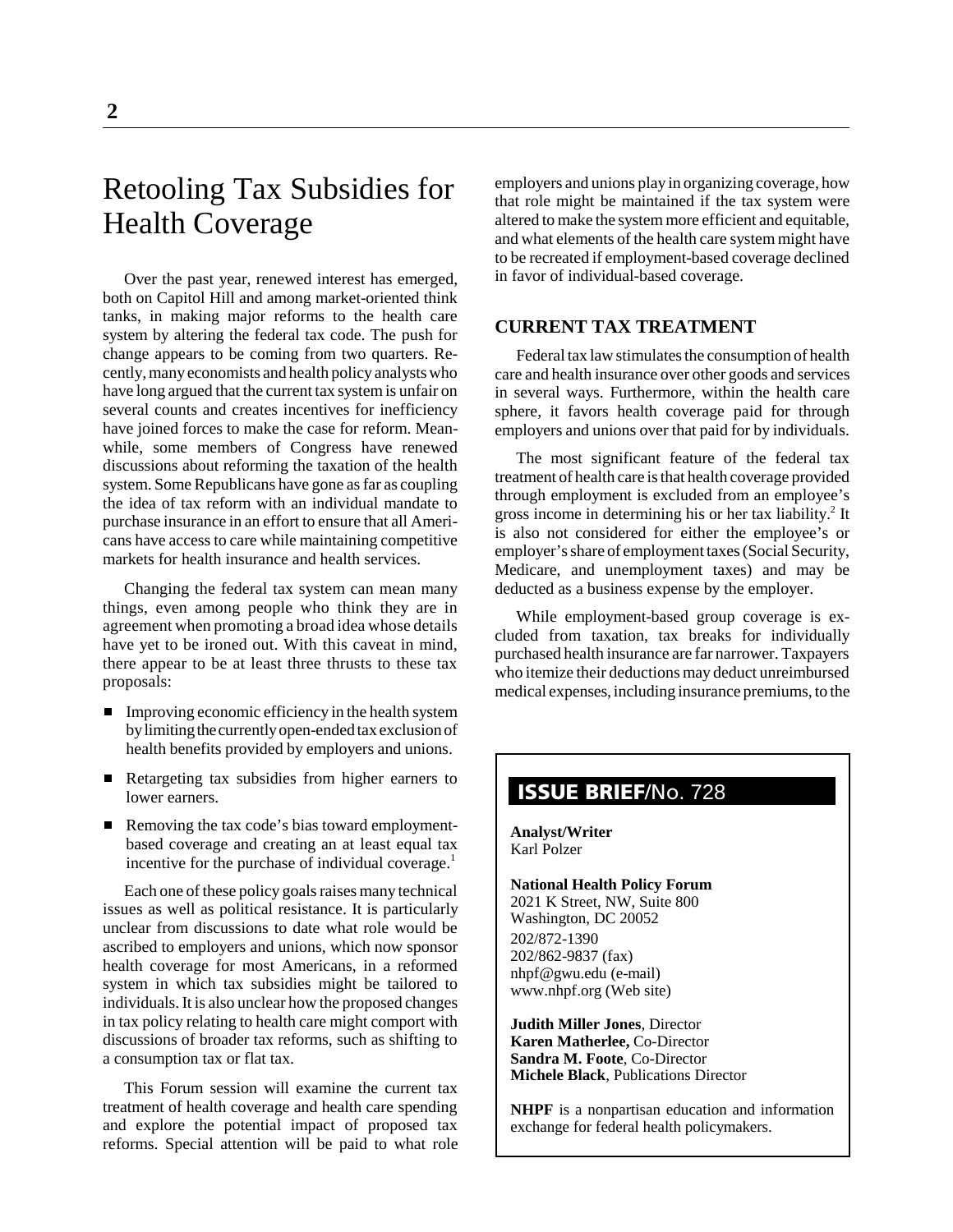extent that they exceed 7.5 percent of adjusted gross income,<sup>3</sup> but only about 4 percent of all tax returns claimed this deduction in 1996. The Congressional Research Service points out that this tax deduction is little utilized because, for most taxpayers, the standard deduction is larger than the sum of itemized deductions. Also, most people's unreimbursed medical expenses do not exceed 7.5 percent of adjusted gross income.

The tax system's bias toward employment-based health coverage is reflected by the difference in federal "tax expenditures"<sup>4</sup> between the tax exclusion for group benefits and the deduction for individual expenses. The Joint Committee on Taxation (JCT) estimates that, in fiscal year (FY) 1998, federal tax expenditures due to the exclusion from income tax of employer contributions for health insurance, medical care (including that provided through cafeteria plans and flexible spending accounts), and long-term care insurance amounted to \$51.4 billion. In contrast, the JCT estimates the tax expenditures due to the medical expense deduction, including long-term care expenses, to be \$4.4 billion.

The Department of Treasury estimates federal tax expenditures due to the exclusion of employer contributions for medical insurance premiums and medical care to be \$71.5 billion in FY 1998. Tax expenditure estimates produced by the two branches of government differ for many reasons, including different conceptual assumptions and different methods of accounting. For example, in estimating tax expenditures due to the exclusion of employer-provided health coverage, the JCT assumes that more deductions would be made under the individual medical expenses category in the absence of the exclusion, while the Department of the Treasury does not, according to a treasury staff economist. In addition, the Treasury Department lumps together the tax-exclusion of employer-provided coverage and the self-employed deduction, described below, when it reports its estimates of tax expenditures, while the JCT reports tax expenditures for the selfemployed deduction as a separate item. Neither the administration nor the JCT incorporates employment taxes (such as those used to fund Social Security and Medicare) in calculating tax expenditure estimates.

The Lewin Group estimates that "total federal tax expenditures" for employer-provided health benefits came to \$96.1 billion in 1996. Of that total, \$60.3 billion (62.7 percent) was related to income tax, \$24.5 billion (25.5 percent) was related to Social Security taxes, \$6.9 billion (7.2 percent) to Medicare taxes, and \$4.4 billion (4.6 percent) to out-of-pocket deductions. Lewin estimates that state tax expenditures for employer health benefits in 1996 came to an additional \$12.4 billion.

According to the Treasury Department, exclusion of employer contributions for medical insurance premiums and medical care generates more federal tax expenditures than any other tax break related to the income tax: \$76.2 billion in FY 1999, compared to \$72.4 billion for the exclusion of employer pension plan contributions and earnings and \$53.7 billion for the deductibility of mortgage interest in owner-occupied homes.<sup>5</sup>

The Internal Revenue Service (IRS) has treated employers' contributions toward employees' accident and health insurance as nontaxable fringe benefits since the income tax was first levied in 1913.<sup>6</sup> Until 1943, the IRS made no specific ruling about employer contributions for health plans, but rather took the general position that most fringe benefits not paid in cash should be excluded from taxation. When the government imposed wage and price controls during World War II, more firms began offering fringe benefits to compete for workers.7 After the War Labor Board ruled that health and pension benefits did not count as wages, the IRS declared that employer-provided health insurance was excludable from taxable income in 1943. (The medical expense deduction dates back to 1942.) As the economy grew rapidly in the post-war years, many more firms began offering health benefits. Increases in tax rates after World War II provided added incentive to offer tax-excluded fringe benefits.

Under the current tax code, self-employed taxpayers may deduct payments for health insurance in determining their adjusted gross income. In contrast to the medical expense deduction, the self-employed deduction is not restricted to itemizers. The deduction is limited to 45 percent of the amount paid for insurance in 1998 and 1999, with the limits increasing as follows: to 50 percent in 2000 and 2001, 60 percent in 2002, 80 percent in 2003 through 2005, 90 percent in 2006, and 100 percent in 2007 and thereafter. The self-employment deduction is not available for any month in which the taxpayer or taxpayer's spouse is eligible to participate in an employment-based health plan for which the employer pays part of the cost. The JCT estimates the tax expenditure in FY 1998 for this deduction to be only \$0.8 billion.

Health benefits provided through cafeteria plans and flexible spending accounts are excludable from both income and employment taxes. Federal law also allows a limited number of medical savings accounts (MSAs)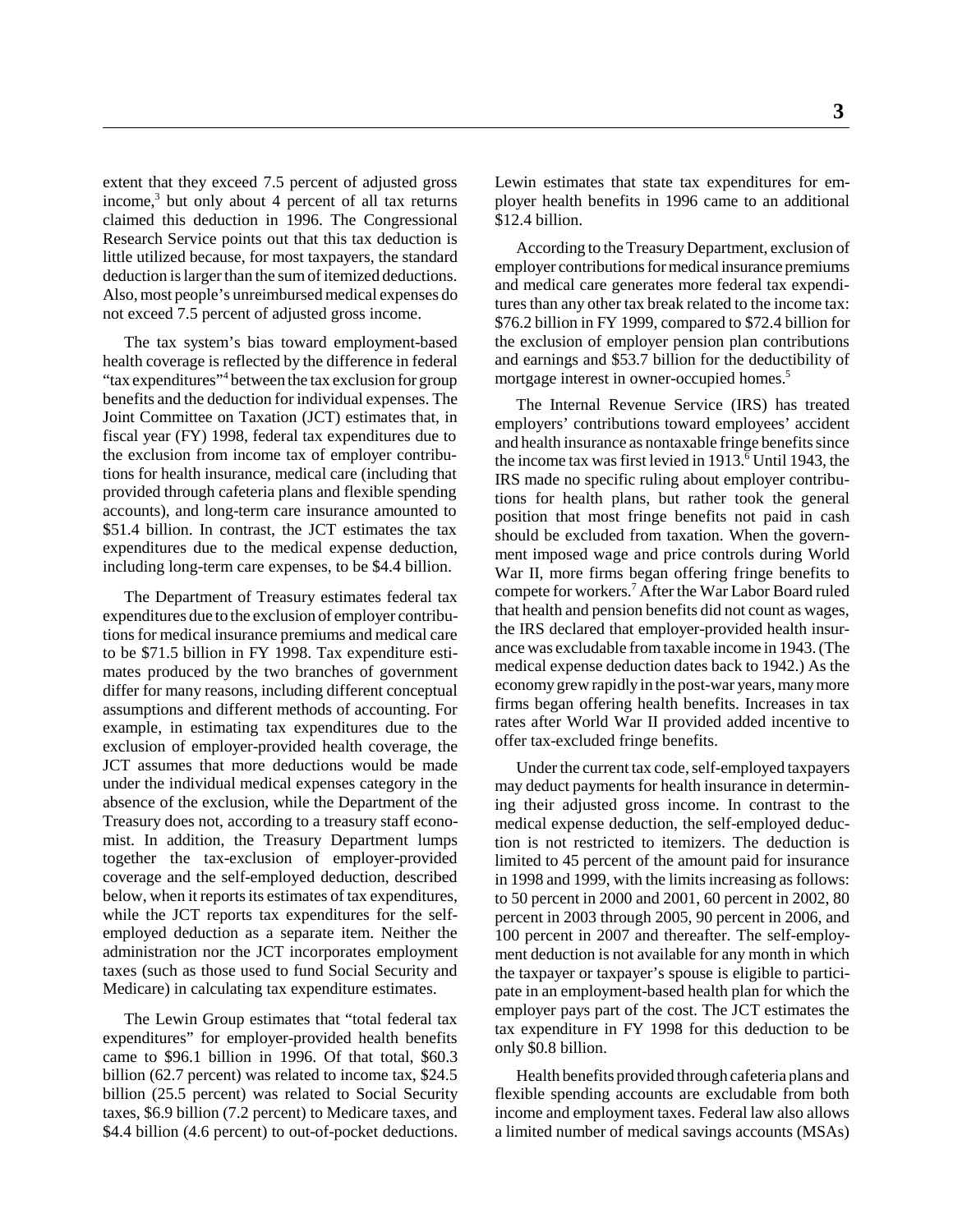to be established by taxpayers who are either selfemployed or work for a small employer. Employer contributions to MSAs are excludable from both income and employment taxes, while individuals' contributions are deductible for determining adjusted gross income.

#### **CRITICISMS OF CURRENT SYSTEM**

Many analysts have criticized the tax exclusion of employer-provided health coverage, especially on grounds that it is creates market distortions and inefficiencies and is unfair in that it favors people in certain work situations and those in higher income groups. Economist Mark Pauly, for example, recently wrote that the tax exclusion is "mistargeted" (being available only through group coverage), "miscalibrated" (by offering stronger incentives to be insured to persons in higher tax brackets), and "open-ended" (encouraging the consumption of health insurance at levels exceeding a socially adequate amount).<sup>8</sup>

#### **Costs**

Subsidizing the purchase of health insurance through the tax system at any point in time will lower the cost of coverage and increase the ability of individuals to obtain it. In the long run, however, the effect of such a subsidy, particularly if it is open-ended, may be to increase health costs and, thereby, deny health coverage to many who no longer may be able to afford it. This long-term phenomenon may occur because, when health benefits are favored by the tax code over cash wages, employers and employees negotiating over compensation face an incentive to increase health benefits as opposed to wages; each dollar of untaxed health benefits purchases a dollar's worth of health coverage, while each dollar of wages is reduced by the tax rate. Over time, such an incentive structure, if openended, will favor the growth of health insurance as opposed to cash wages as well as the inclusion of more items in insurance packages. Greater amounts of health insurance, in turn, can lead to greater utilization of medical services and upward pressure on prices and expenditures. In theory this occurs because once insurance premiums are paid (or group coverage is established), individuals consuming goods and services do not pay the incremental cost of those services at the point of utilization, thereby removing the incentive to shop as prudently as they would for other types of services. In addition, the fact that a third party is paying may increase providers' ability to raise price levels.

For these reasons, the short- and long-term effects of a tax system that favors health insurance may be divergent. One way to mitigate the long-term cost effect would be to limit the tax exclusion to a fixed amount. However, in the short run, reducing the amount of tax subsidy might increase the cost of health coverage for employees, thereby causing more to be uninsured.

Most of the cost of health care is paid for through third-party insurance programs. Eugene Steuerle and Gordon Mermin estimate that in 1996 only about onequarter of Americans' health care spending was paid for out of pocket. By their account, the nation spent about \$11,000 per household on health care that year. About half this spending was financed indirectly through higher federal, state, and local taxes to support government programs and to compensate for revenue lost due to the tax treatment of health care. About \$2,000 of the total was paid indirectly through lost wages for employer-provided health benefits.

There is some empirical evidence to back up the theoretical arguments that third-party payment causes costs to rise. The RAND Health Insurance Experiment, for example, demonstrated that increasing the level of cost sharing in insurance plans decreased utilization of services. Circumstantial evidence of the inflationary tendencies associated with health insurance can be found by examining long-term cost trends since 1970. (By that time, employer-provided health insurance had become conventional and the government had established the major federal health entitlement programs, Medicare and Medicaid.) Since 1970, national per capita health expenditures have always grown faster than the underlying rate of inflation, though at a slower rate in recent years. Real per capita growth in national health expenditures averaged 4.5 percent from 1970 to 1980, 5.1 percent from 1980 to 1990, and 4.2 percent from 1990 to 1993, but dropped to 1.5 percent in 1993 to 1996 and 2.6 percent in 1996 to 1998. $^9$  According to the Health Care Financing Administration (HCFA), Office of the Actuary, it is conventional wisdom that the slowdown in real growth rates has been due to the increased use of managed care strategies by many purchasers, particularly in the private sector. Nonetheless, questions remain about whether the shift to managed care can permanently reduce the growth rate. HCFA projects that the real annual per capita growth in national health expenditures will rise to 3.1 percent from 1998 to 2001 and to 3.4 percent from 2001 to 2007.

As costs have gone up, so have the number of Americans without health insurance. The U.S. Census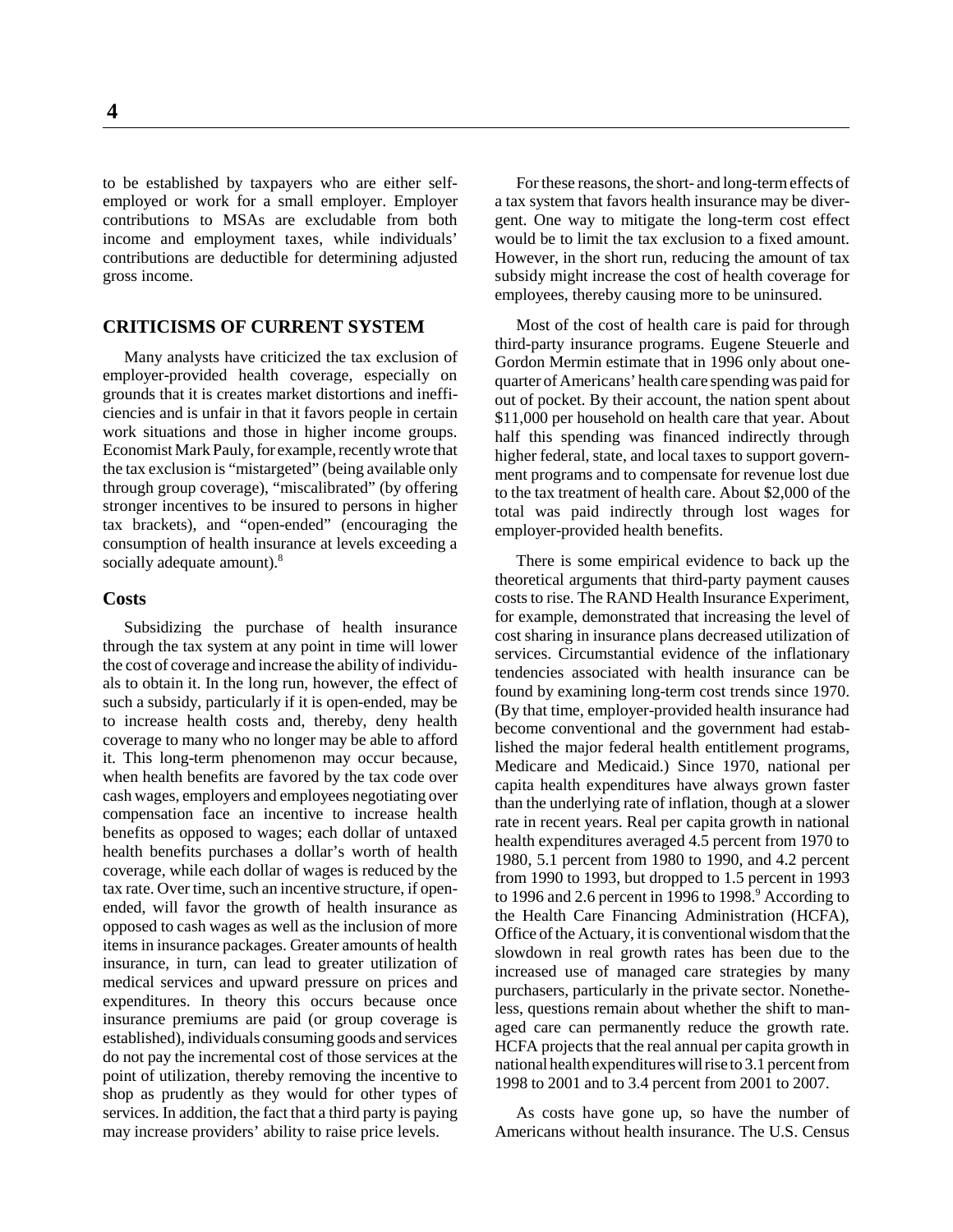Bureau recently reported that there were 43.4 million uninsured Americans in 1997, about 1.7 million more than in  $1996<sup>10</sup>$  About 16 percent of the population is now uninsured, up from about 11 percent in  $1980$ .<sup>11</sup> Eighty-four percent of the uninsured are in families in which at least one person is working, according to the Employee Benefit Research Institute.

#### **Equity**

The current tax treatment of health care can be viewed as unfair in many ways. The tax exclusion is available to people offered health benefits by their employers or unions, but not to those who work for firms where such group coverage is not offered.<sup>12</sup> Furthermore, the exclusion favors higher-income workers. For one thing, higher-income families are more likely to receive health benefits from their employers. Eighty-seven percent of individuals with family income greater than 400 percent of poverty receive employer-based insurance, while only 48 percent of those between 100 percent and 200 percent of poverty do. Also, higher-income families are more likely to have more generous coverage and they face higher tax rates, both of which increase the value of the exclusion. According to estimates done by the Lewin Group, federal tax breaks for health care were worth an average of \$918 per family in 1996. The subsidies amounted to only about \$63 per family for those earning less than \$15,000 and \$288 for those earning \$15,000 to \$19,999, while they were worth \$1,767 for families earning \$75,000 to \$99,999 and \$2,059 for families earning \$100,000 or more.

#### **Market Distortions**

Another set of criticisms of the tax treatment of health care is that it creates market distortions that leave many Americans less satisfied than they otherwise would be with their health plans. One distortion already referenced is that the tax system favors the growth of third-party payment, thereby increasing resources dedicated to health care and reducing what society may spend on other things. Another distortion, some economists argue, is that it is biased toward having people receive benefits through their employers, who, in turn, may limit their choices or simply not offer health benefits at all.

An important questions in this context is what policies might replace the tax exclusion of employerprovided health coverage if it were limited or eliminated and what market distortions such alternative policies might entail. While the employment-based tax subsidy system certainly is flawed, employers and other group plan sponsors currently provide essential functions in the marketplace. These functions include the pooling of risk, the administration of health plans (including easy withholding of funds for premiums), and, in some cases, the ability to negotiate with health insurers, third-party administrators, and the providers of medical services for better value. What institutions might perform these functions if employers stopped providing them is an open question.

One Treasury Department economist described the tax exclusion of employer-provided coverage as "the glue that holds the employer-based system together." This tax incentive is an important factor in leading employers to offer coverage and employees to form risk pools. It is difficult to predict how employers might respond to a change in the tax treatment of health benefits. If the tax incentive were reduced, many employers might still offer health benefits to attract the best available workers or simply because people generally expect them to provide health coverage, but many might stop doing so.

Today, nearly two-thirds of the noninstitutionalized population under age 65 receives employment-based coverage. On average, large employers pay about 80 percent of its cost. Also, about 34 percent of people 65 and older had employer-based coverage in 1996, primarily as a supplement to Medicare.<sup>13</sup> In the private sector, about 125 million people are covered through about 2.5 million health plans organized by employers and unions under the federal Employee Retirement Income Security Act of 1974 (ERISA). In the public sector, about 10 million federal employees, dependents, and annuitants receive coverage under the Federal Employees Health Benefits program, and roughly 20 million receive group health coverage from state and local governments.

Under ERISA, private-sector employers or employee groups (unions) may offer "welfare benefit plans," including health plans. While ERISA provides plan participants with certain protections, $14$  the law grants employers considerable flexibility with which to organize and finance health plans. In keeping with the voluntary nature of private-sector health coverage, ERISA allows sponsors to terminate a health plan at any time. In recent years, the adequacy of ERISA's consumer protections has come under question and has led to fierce debate in the Congress about how to bolster them, perhaps in part because many employers have shifted to managed care plans, leaving employees with less choice of providers and more barriers to receiving services.<sup>15</sup> The difficulty in resolving these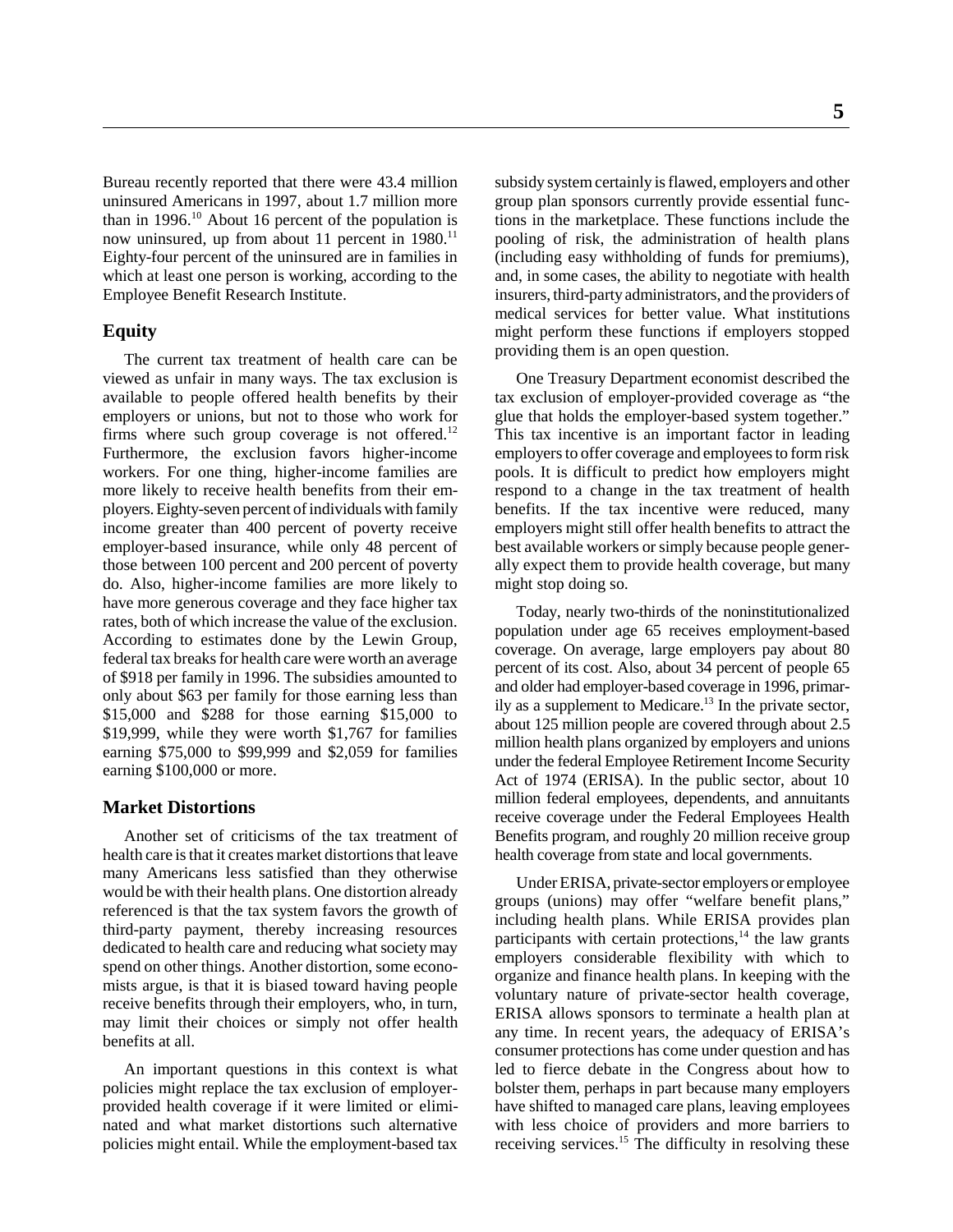issues may well be another factor that has brought some members of Congress to consider alternatives to the employer-based system. For example, some employer representatives have testified that employers will stop offering coverage if plan participants' court remedies are expanded. In general, employers argue that "overregulation" of health benefits will increase costs, thereby reducing their ability to offer coverage.

In a recent book, Pauly points out that subsidizing employer-paid health benefits through taxes "can lead to excessive employer interference in the choice of the form and amount of health benefits."16 He goes on to posit:

With employees ignorant of the full cost of the benefit they receive, their reactions appear to run to two polar cases—either they ignore the details of their "free" insurance<sup>17</sup> or they discover to their alleged surprise that the benefits are not as good as they thought. This pattern, one may speculate, led many employers to move aggressively into managed care and then caused many employees to react in horror at finding that this coverage was, in some dimensions, not as permissive or accommodating as the more costly conventional insurance coverage they were used to receiving.

While conditioning tax incentives on employment creates distortions that may frustrate some employees, it is important to note that the federal tax code provides employers with ways to offer employees considerable choice of nontaxable benefits, including health coverage. Section 125 of the Internal Revenue Code, created by the Revenue Act of 1978, introduced several types of tax-qualified flexible benefit plans, including those offering employees a choice between at least one qualified nontaxable benefit and one taxable benefit including cash.<sup>18</sup> Section 125 allows premium conversion plans (which allow employees to pay for group health premiums through pretax salary reduction), flexible spending accounts (which allow employees to set money aside for qualified unreimbursed medical or dependent care expenses through pretax salary reduction), and cafeteria plans (which must offer a combination of qualified nontaxable benefits and taxable benefits or cash). Often established to respond to individual employee needs, these plans are more prevalent among larger employers. In 1995, for example, 54 percent of full-time employees surveyed in medium and large private establishments were eligible for cafeteria plans and/or flexible spending accounts.<sup>19</sup> In 1994, 19 percent of full-time employees in small private establishments surveyed were eligible for cafeteria plans and/or flexible spending accounts.

If judged by whether people have access to health coverage, the employment-based system produces

mixed results. People working in small firms, for example, are much less likely to be offered health coverage than those working for large firms. In 1996, only 48 percent of firms with fewer than 50 employees offered health insurance, compared to 91 percent of firms with 50 to 99 workers and 99 percent of those with 200 or more workers.<sup>20</sup>

Employers with predominantly low-wage employees also are less likely to offer health coverage to their workers than employers with higher-wage workers (but the difference tends to diminish as firm size increases), the General Accounting Office (GAO) reports. Among firms with up to 50 employees, for example, only 19 percent of those where most workers earned less than \$10,000 offered health benefits, compared to 51 percent of those where most workers earned at least \$10,000 (a difference of 32 percentage points). Among firms with more than 200 employees, 87 percent of those where most workers earned less than \$10,000 offered health benefits, compared to 97 percent of those where most workers earned at least \$10,000 (a difference of 10 percentage points).

It is difficult to determine to what degree firms that offer health benefits structure their contributions to "subsidize" premiums for particular groups of employees—for example, shifting costs from lowwage workers to those earning more (or vice versa), from younger employees to older, or from single employees to those with families. However, it is reasonable to assume that firms now internally distribute the cost of health premiums in a wide variety of ways, thereby compounding the difficulty that health and tax policy analysts face in projecting the impact on households of curtailing subsidies for employerprovided coverage and moving toward a tax system based on individual purchase of coverage.

Larger firms' advantage in offering health coverage and possibly in subsidizing it for low-wage workers may result for several reasons. The larger the pool of workers covered in an employer plan, the less variability there is in health care costs and the less need there is to purchase insurance. The larger the pool, the lower the costs of administering the plan and the greater the bargaining leverage with service providers. The Hay/ Huggins Company, Inc., estimated that in 1988 average administrative and other overhead costs exceeded 35 percent of premium for firms with fewer than 10 employees, compared to 12 percent or less for firms with more than 500 employees.<sup>21</sup> These added administrative costs may put some small firms at a disadvantage with large firms in competing for workers.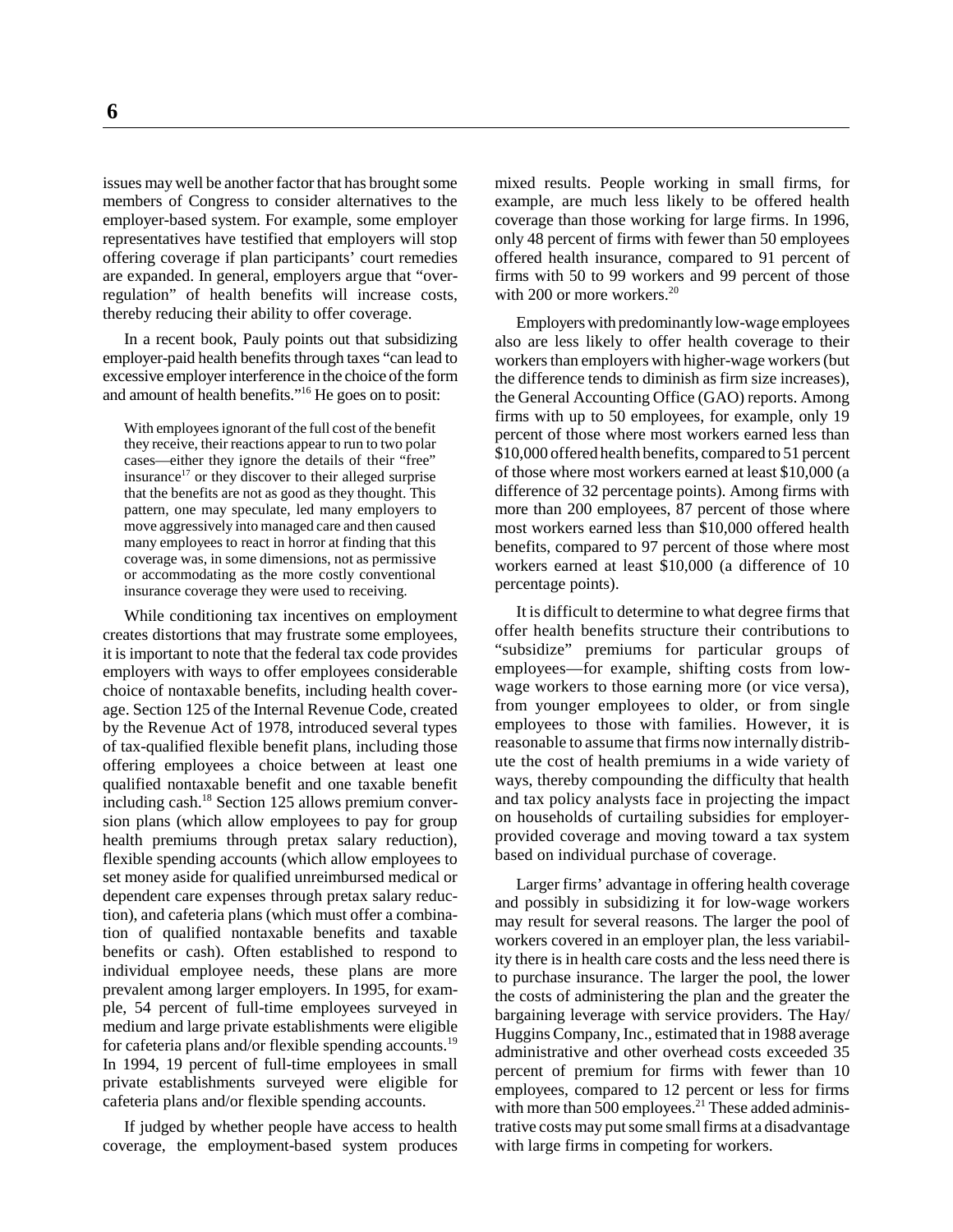#### **ALTERNATIVES**

As noted above, support for major reform of the tax treatment of health care appears to be growing in two quarters: among some academicians attempting to influence public policy and among some lawmakers. In July, a group of policy analysts and economists, organized under the rubric of "The Consensus Group," advanced a set of guidelines for replacing the tax exclusion of employer-provided health benefits. According to these guidelines, assistance for purchasing health coverage:

- Should be limited to a fixed amount and not be open-ended.
- Should be provided directly to individuals (who in turn could buy either individually or through groups).
- Could include tax credits or alternate financial incentives adjusted to reflect risk or financial need.
- Should not result in an increase in the tax burden for the American people and could reduce taxes, particularly in the context of major tax reform.

Signatories of the Consensus Group's "A Vision for Reform: Consumer-Driven Health Care Reform," dated July 1998, include Grace-Marie Arnett of the Galen Group, Bradley Belt of the Center for Strategic and International Studies, Stephen Entin of the Institute for Research on the Economics of Taxation, Robert Helms of the American Enterprise Institute, John Goodman of the National Center for Policy Analysis, David Kendall of the Progressive Policy Institute, Robert Moffit of the Heritage Foundation, Pauly of the University of Pennsylvania's Wharton School, Steuerle of the Urban Institute, and Michael Tanner of the Cato Institute, as well as others.<sup>22</sup>

Limiting the value of the existing tax exclusion of employer-provided health benefits can be accomplished in several ways, including imposing a flat tax rate on the total amount of employer payments for health care, according to Steuerle and Mermin. Another way is to cap the exclusion, a strategy that in some cases could require the calculation of health insurance costs for each employee. A tax cap could be designed, however, so that companies contributing less than some "bright-line" amount might avoid having to make such calculations.

Tax incentives directed at individuals could come in the form of an expanded deduction or a tax credit. $2<sup>3</sup>$ Expanding the current deduction has many limitations. This approach would still favor those in higher tax brackets and would give no help to those who earn too little to have a tax liability.

Refundable tax credits in many ways resemble direct subsidies for health insurance premiums such as those proposed under the Clinton health reform plan and many health reform bills during the 103rd Congress. With a refundable credit, if the amount of allowable credit exceeds a person's tax liability, the difference is payable to the individual. Many tax credit proposals would provide subsidies to cover the entire cost of health coverage for the poorest families, with subsidies diminishing as income increases. As with any incomerelated subsidy, one issue that arises with refundable tax credits is that they may create a disincentive to work for some people as increased earnings lead to a reduction in subsidy.24 Moreover, if tax credits covered only part of the cost of a health plan, in a voluntary system many people receiving credits would choose not to buy health insurance. There is also the question of how well the tax credit might keep pace with medical inflation.

A system of tax credits to buy health insurance also presents administrative difficulties. For one thing, at least at the beginning of such a regime, individuals would receive the credits to purchase coverage only when they filed tax returns during the year *after* they had consumed the insurance, while health insurers typically require premiums to be paid *in advance*. As Steuerle suggests, however, employers could reflect the credit in withholding if the subsidy were simple to calculate (for example, if it were not income-conditioned). Another way to overcome the timing problem would be for the government to provide individuals with vouchers, instead of tax credits, with which to purchase health insurance.

#### **CBO Simulations**

In 1994, the Congressional Budget Office (CBO) evaluated three illustrative options for changing tax subsidies for employment-based health coverage: (*a*) capping the tax exclusion, (*b*) eliminating the exclusion altogether, and (*c*) replacing it with a refundable tax credit.25 In general, the CBO noted that all three options would offer potential gains in efficiency and all three would generate additional costs related to administration and compliance. The overall distributive effects of any of the proposals would depend on how the tax revenues gained from the reforms would be spent. (For example, revenue gains could be spent to reduce government debt, to build roads, to subsidize health coverage for the poor, or for other purposes.)

**Capping the exclusion.** In simulating effects of a cap, the CBO assumed that the amount of health insurance premiums that could be excluded from taxable income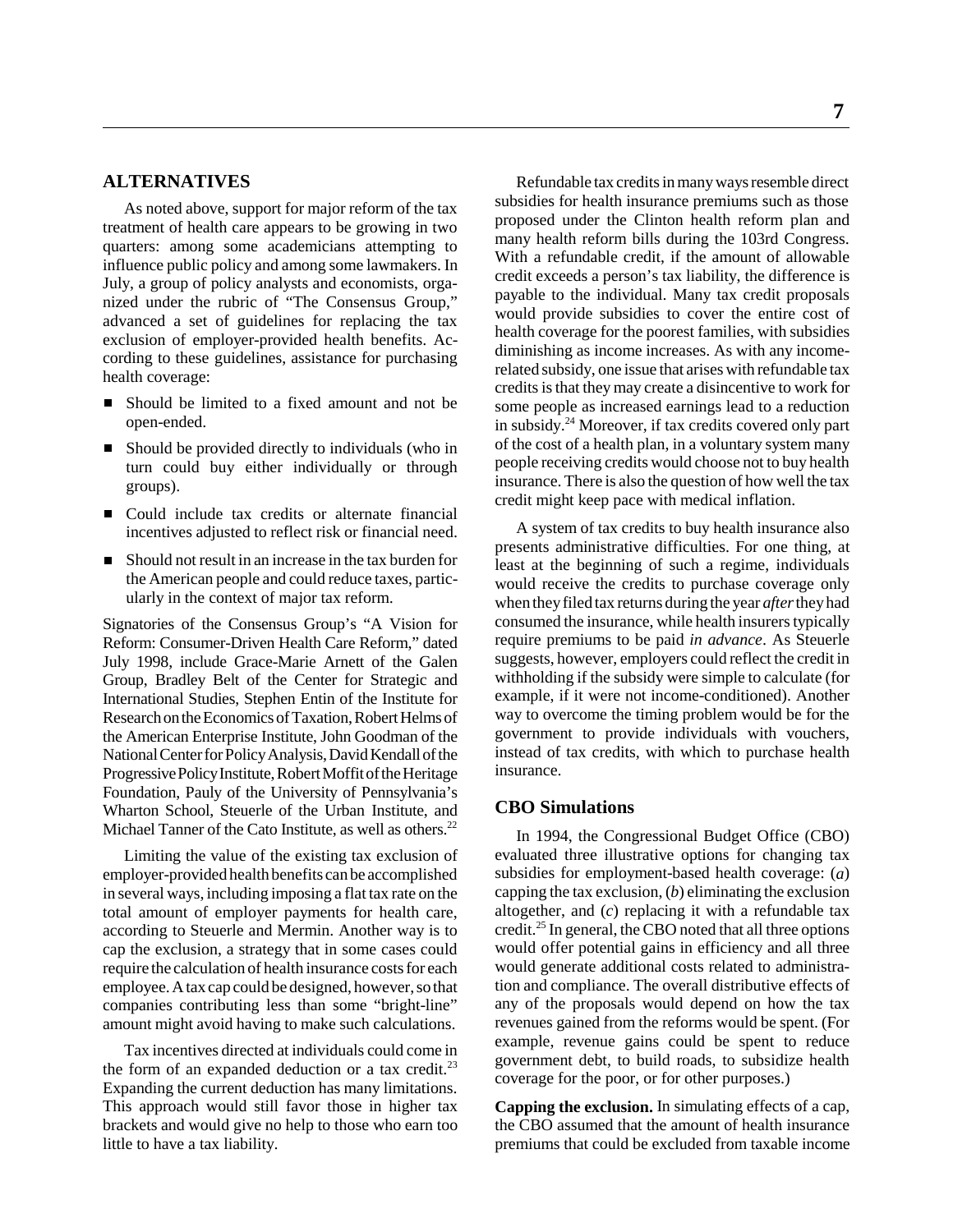would be \$4,000 for joint returns, \$3,400 for heads of households, and \$1,600 for single returns—levels that corresponded roughly to what employers typically contributed toward health coverage for different size families in 1994. The CBO estimated that caps at these levels would raise tax revenues by about \$18.9 billion in 1994 (\$12.4 billion in income taxes and \$6.4 billion in Social Security payroll taxes). Caps such as these generally would increase average tax liability as incomes rose, ranging from virtually no change for the lowest-income group up to a \$540 tax increase for those earning between \$100,000 and \$200,000.

**Eliminating the exclusion.** The CBO estimated that repealing the tax exclusion would raise about \$44 billion in income tax revenues and \$30 billion in Social Security payroll taxes in 1994, but that doing so would fundamentally change the health system. *In the absence of providing an alternative subsidy*, removing the tax exclusion could cause a dramatic drop in the number of people with health insurance. For example, the CBO estimated that the number of people covered by health insurance could fall by 16 percent to 26 percent if the average price of insurance increased by 35 percent.

**Establishing a tax credit.** The CBO's illustrative tax credit option was designed to replace the tax exclusion on a revenue-neutral basis in 1994. For very lowincome families, the credit would equal 100 percent of premiums up to \$1,775 for single returns, \$4,425 for joint returns, and \$3,750 for head-of-household returns, and it would be phased out for those with incomes between one and three times the lowest income level. A family with an adjusted gross income of \$25,000 in 1994, for example, would qualify for a 72.6 percent tax credit on premiums up to \$4,425. The CBO concluded that the illustrative tax credit would expand insurance coverage by providing 100 percent subsidies for the poor while giving people with moderate incomes an incentive to seek less expensive insurance. The average family earning less than \$10,000 in 1994 would have a net reduction in taxes of \$740, while people in the highest-income categories would pay more taxes and receive virtually no benefit from the illustrative tax credit. As with any tax preference that is phased out as income rises, the tax credits might cause people to work less and might discourage spouses from entering the labor market.

#### **INTEREST ON THE HILL**

During the debate over national health care reform early in President Clinton's first term, many tax-reform

bills were introduced, including measures that would cap the tax exclusion, eliminate it, or replace it with a tax credit. After the demise of the Clinton health initiative, interest in tax reform waned, with some exceptions. Some members of Congress from both sides of the aisle have recently shown renewed interest in reforming the taxation of health coverage.

On the Democratic side, for example, Rep. Jim McDermott (D-Wash.) has proposed providing tax filers lacking employer-based health insurance with tax credits of up to 30 percent of the cost of individually purchased health insurance (H.R. 539). Almost 40 million non-elderly Americans who were either uninsured or bought individual policies during 1996 would have been eligible for the proposed tax credit in that year, according to the GAO.<sup>26</sup>

In recent months, some Republican members of the House of Representatives have publicly broached the idea, at least in general terms, of coupling tax reforms with an individual mandate to purchase health insurance. In a September 9 speech at the Cato Institute, for example, Rep. Bill Thomas (R-Calif.), chairman of the health subcommittee of the House Committee on Ways and Means, made such an overture after calling the current combination of tax-favored, employment-based coverage and various government programs "a rigged game" that invariably works to the political advantage of the Democratic party. Thomas argued that, under its current structure, the health care system is inexorably moving toward more government control as employer coverage erodes due to rising costs and as lawmakers face pressure to expand government programs and market regulation in response. While this type of dynamic has tended to put Republicans on the defensive in one set of incremental reform discussions after another, Thomas argued that the party instead should attempt to take the high ground and try to reshape the health system in a way that minimizes the amount of government interference in the provision of health insurance and medical care. If Congress were to change tax incentives to move away from employer-provided health benefits, Thomas added that changes would have to be practical and many subsidiary issues would have to be addressed. For example, new structures might be needed to pool risk, provide information about health benefits alternatives, and administer health benefit programs.

Providing insurance through a mandate raises difficult political issues. As evidenced during the debate over universal health insurance five years ago, a mandate to purchase insurance immediately raises the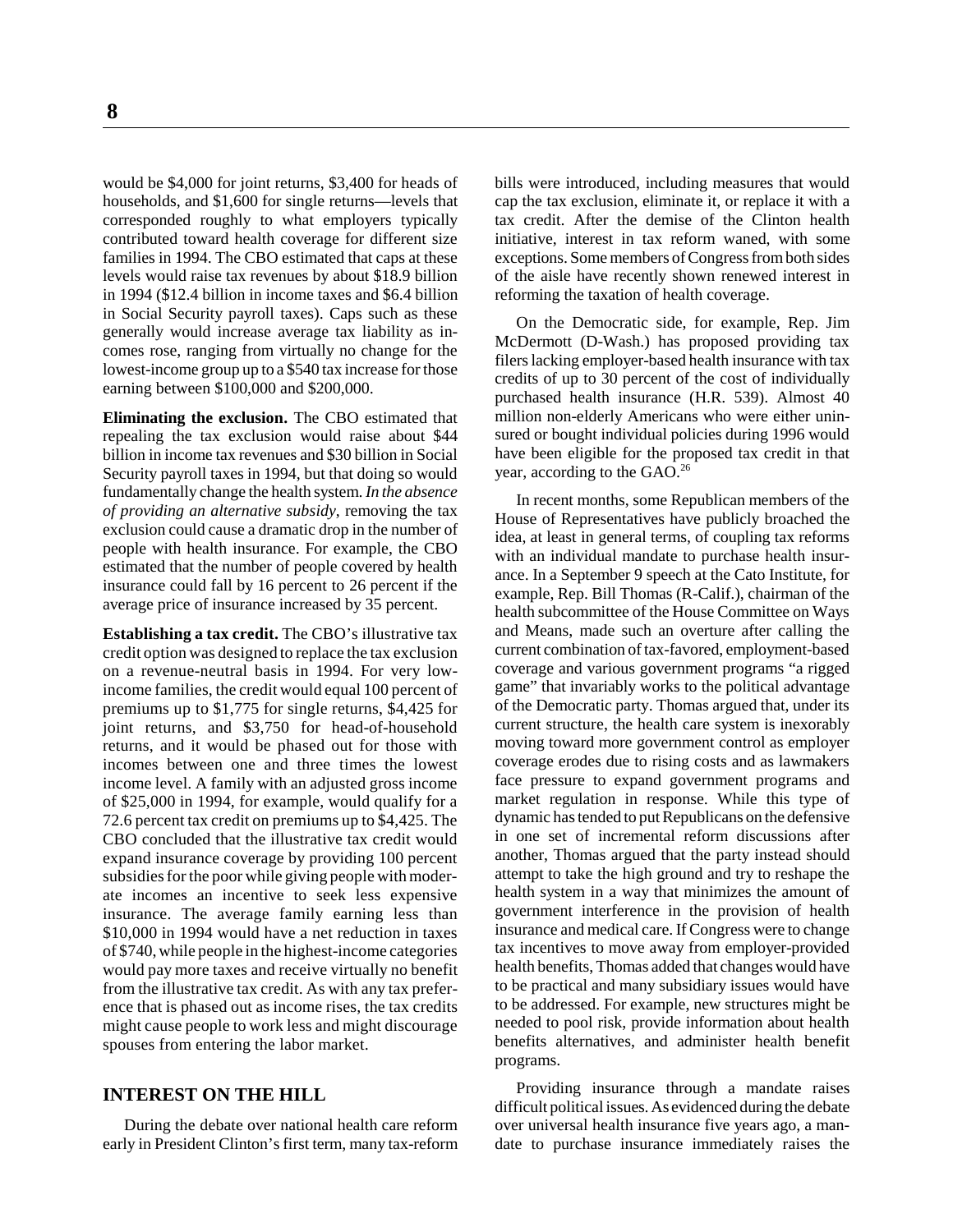question of subsidizing those who otherwise would not buy it and arguably cannot afford it. Even if the government did away with the current tax system and reallocated \$70 billion in tax breaks among 60 million households not receiving Medicare, Medicaid, or other direct public health benefits, only about \$1,150 could be provided per household in subsidy, Steuerle and Mermin point out.<sup>27</sup> More government support might be needed to make a significant dent in the number of uninsured. Steuerle and Mermin go on to say:

Even with some significant efforts at shifting expenditures and subsidies, however, it is highly unlikely that we would have enough to cover most of the cost of today's more comprehensive insurance policies. This has become the classic dilemma of health reform. The system has become so expensive—in part because of how inefficiently government spends all its health care subsidies—that to raise hundreds of billions more to fill gaps for the non-Medicare and non-Medicaid population would require much higher tax rates and would continue the conversion of the federal government into little other than a provider of health care and pensions.

Barring an infusion of new spending, reallocating tax subsidies to the poor would come at the expense of those with higher incomes, who currently receive the greatest benefits from the tax code and who have more clout with elected officials. As evidenced during the Reagan administration, proposals merely to cap the tax exclusion of employer-provided benefits (much less to eliminate it) might draw strong resistance from employers, unions, insurers, and those health providers who fear that their services might be left out of insurance packages that could shrink in response to smaller subsidies.

Moving the health system away from employers and toward individuals raises the question of who would organize coverage on behalf of individuals. Would sponsorship organizations such as purchasing cooperatives have to be developed to do this? In the absence of a group sponsor, how could individuals negotiate with health insurers and providers? (Market-based think tanks that advocate a system based on individual choice often point to the federal employees program, which offers several health insurance options in every area of the country, as a model. This program, however, is the largest employer-sponsored plan in the country.) If individuals had to fend for themselves in the individual market to purchase a federally mandated insurance package, a key question would be what obligation the federal government might have to regulate health insurance (a market now under state authority) to ensure that adequate policies were available, plan solvency were maintained, and consumers protected from abuse.

Steuerle and Mermin propose a tax reform strategy that would maintain a role for employers in administering health benefits, while it would (*a*) cut back the value of the existing exclusion, (*b*) provide a tax credit to individuals to buy health insurance, and (*c*) penalize individuals with moderate or higher incomes who do not purchase insurance.<sup>28</sup> Noting that some employers might be tempted not to sponsor health plans if tax subsidies for group coverage were simply cut back, they suggest that employers should be required *to offer* health plans upon which tax credits might be spent, though not necessarily required to contribute toward the plans' cost. They also suggest that employers reflect credits and penalties in withholding.

Although support for overhauling the taxation of health coverage according to principles described in this paper appears to be building, recent activity in Congress seems to be headed in the opposite direction—that is, extending tax benefits available through employment-based health coverage. Republicansponsored patient protection legislation (H.R. 4250 and S. 2330), for example, includes measures that would expand the availability of tax-advantaged medical savings accounts, accelerate the health insurance deduction for the self-employed, and allow carryovers and rollovers of unused benefits in cafeteria plans and flexible spending accounts.<sup>29</sup>

#### **THE FORUM SESSION**

The session will begin with three short presentations, followed by a roundtable discussion involving several panelists. Bob Lyke of the Congressional Research Service will begin by outlining the current tax treatment of health care and summarizing recent congressional activity. Economists Mark Pauly and Eugene Steuerle then will discuss the rationale for reforming the taxation of health care as well as ideas on how to do it. Both also will address the role employers and unions currently play in organizing coverage for employees and how that role might change if tax subsidies were geared more toward individual purchase of health insurance. The panel will include Harry Conaway of William M. Mercer; Jim Ray of Connerton & Ray; Sonia Conly of the Department of the Treasury; and John Meagher, special counsel, House Committee on Ways and Means.

#### **Issue Questions**

Discussion will address the following questions:

What would be the likely effects, both in the short and long run, of capping or eliminating the exclusion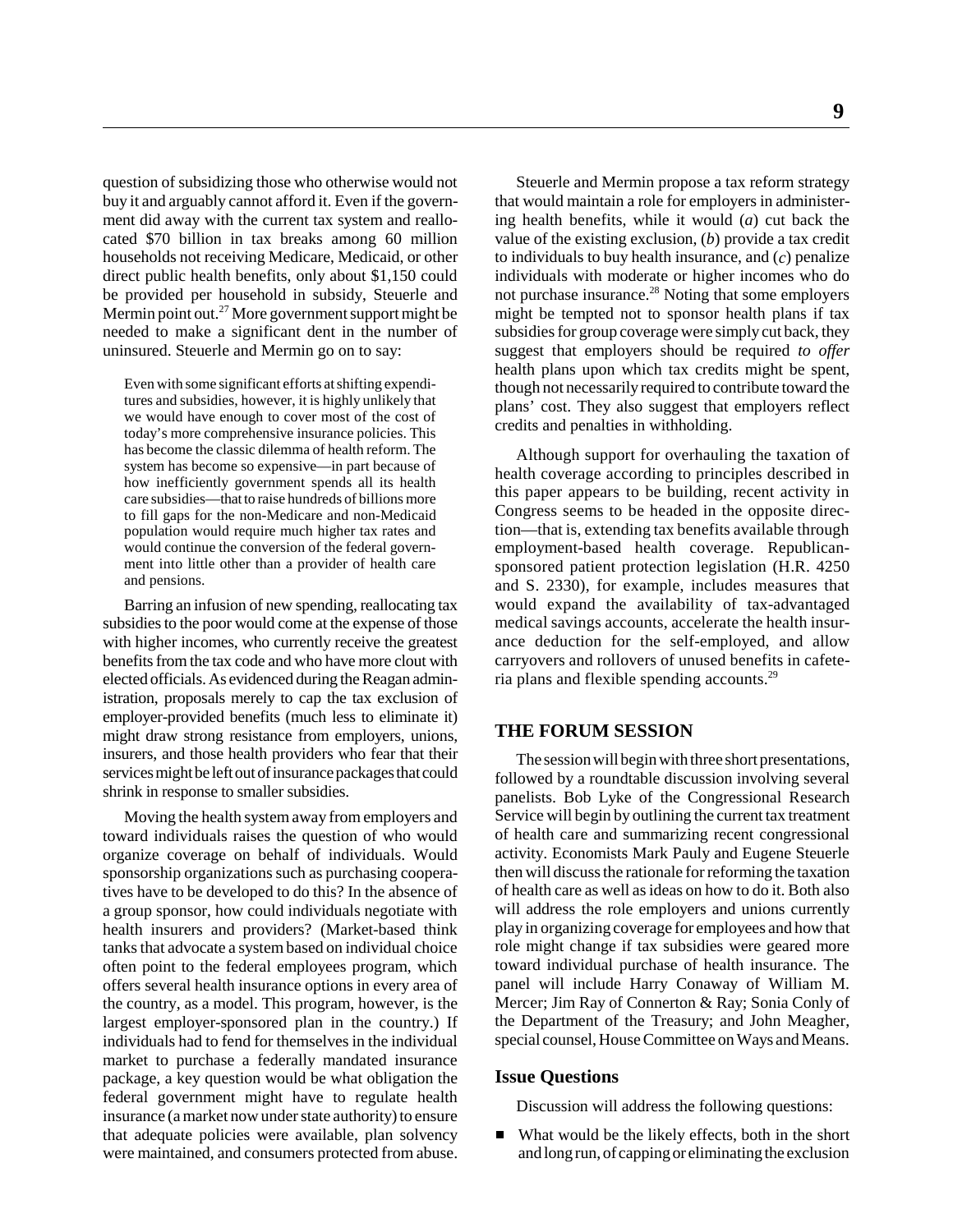from taxation of employment-based health coverage? Over time, would such reforms help control the growth of health care expenditures by reducing the incentive to receive compensation in the form of health insurance?

- What would be the effect of replacing the tax exclusion for employment-based health coverage with refundable tax credits for individuals? What are the options for designing such a policy and what major issues arise (for example, political opposition, administrative feasibility, budgetary constraints)?
- What might be the impact in the labor market of refundable tax credits that diminish in value as income rises?
- What are the strengths and the weaknesses of employment-based health coverage? If the tax incentives are changed to encourage individual coverage, what other policy reforms might be necessary? Would other sponsorship organizations have to be developed? Would the federal government face more pressure to regulate the individual insurance market, especially if tax reforms were coupled with an individual mandate?
- How might changing the tax treatment of health care fit into broader tax reform strategies?

#### **Speakers and Discussants**

**Bob Lyke** is a specialist in social legislation at the Congressional Research Service (CRS) of the Library of Congress. He was educated at Swarthmore College, Balliol College (Oxford), and Yale, where he earned a Ph.D. degree in political science. After teaching at Bryn Mawr and Princeton, he began working at CRS in 1975, initially on school finance issues. Currently, his work focuses on tax issues involving education and health care. He is a certified public accountant and has taught tax accounting courses at the University of Maryland since 1993.

**Mark V. Pauly,** holds the positions of vice dean of the Wharton Doctoral Programs, Bendheim Professor, and chair of the Department of Health Care Systems. He is professor of health care systems, insurance, and risk management and public policy and management at the Wharton School and professor of economics in the School of Arts and Sciences at the University of Pennsylvania. One of the nation's leading health economists, Dr. Pauly has made significant contributions to the fields of medical economics and health insurance. His

1968 article on the economics of moral hazard continues to serve as a benchmark in the medical insurance field concerning the effect of insurance coverage on the use of medical care services. He has analyzed Medicare and Medicaid financing, the impact of methods of paying health care providers on their behavior, and the role of employment-related group insurance.

**C. Eugene Steuerle** is a senior fellow at the Urban Institute, where he conducts extensive research on budget and tax policy, health care, Social Security, and welfare reform. In the area of health, he has published several articles on issues such as financing of health care, the use of mandates, and the economic effect of tax subsidies. Earlier in his career, he served in various positions in the Treasury Department under four different presidents and was eventually appointed deputy assistant secretary of the treasury for tax analysis.

**Harry J. Conaway** is a lawyer and the head of William M. Mercer's Washington Resource Group, which analyzes legislative and regulatory issues of importance to sponsors of pension and health plans. The group analyzes tax, ERISA, and employment law; assesses plan compliance with tax and other legal requirements; develops plan designs and administration strategies; and provides government relations assistance. Prior to joining Mercer, he was associate tax legislative counsel in the Office of Tax Policy of the U.S. Department of the Treasury. In this capacity, he represented the administration on major employee benefits legislation and worked on a variety of regulations affecting employee benefits.

**Sonia Conly** is a financial economist in the Office of Tax Analysis at the Department of the Treasury. She is primarily responsible for Treasury Department estimates of the direct and indirect effects on federal budget receipts of health policy changes. She has followed the literature and analyzed data on employer health insurance since the early 1980s.

**John K. Meagher** was named special counsel to the staff of the House Committee on Ways and Means in February 1998. His primary responsibilities are to coordinate work of the committee associated with "fundamental tax reform" and to serve as the committee's liaison to groups as part of its effort to abolish the income tax. Previously, Mr. Meagher was the managing director of the Tax and Trade Group at Cassidy & Associates, Inc., as well as a senior vice president of the firm. He served as Republican minority counsel to the committee from 1972 to 1981 and as assistant secretary of the treasury for legislative affairs in the Reagan and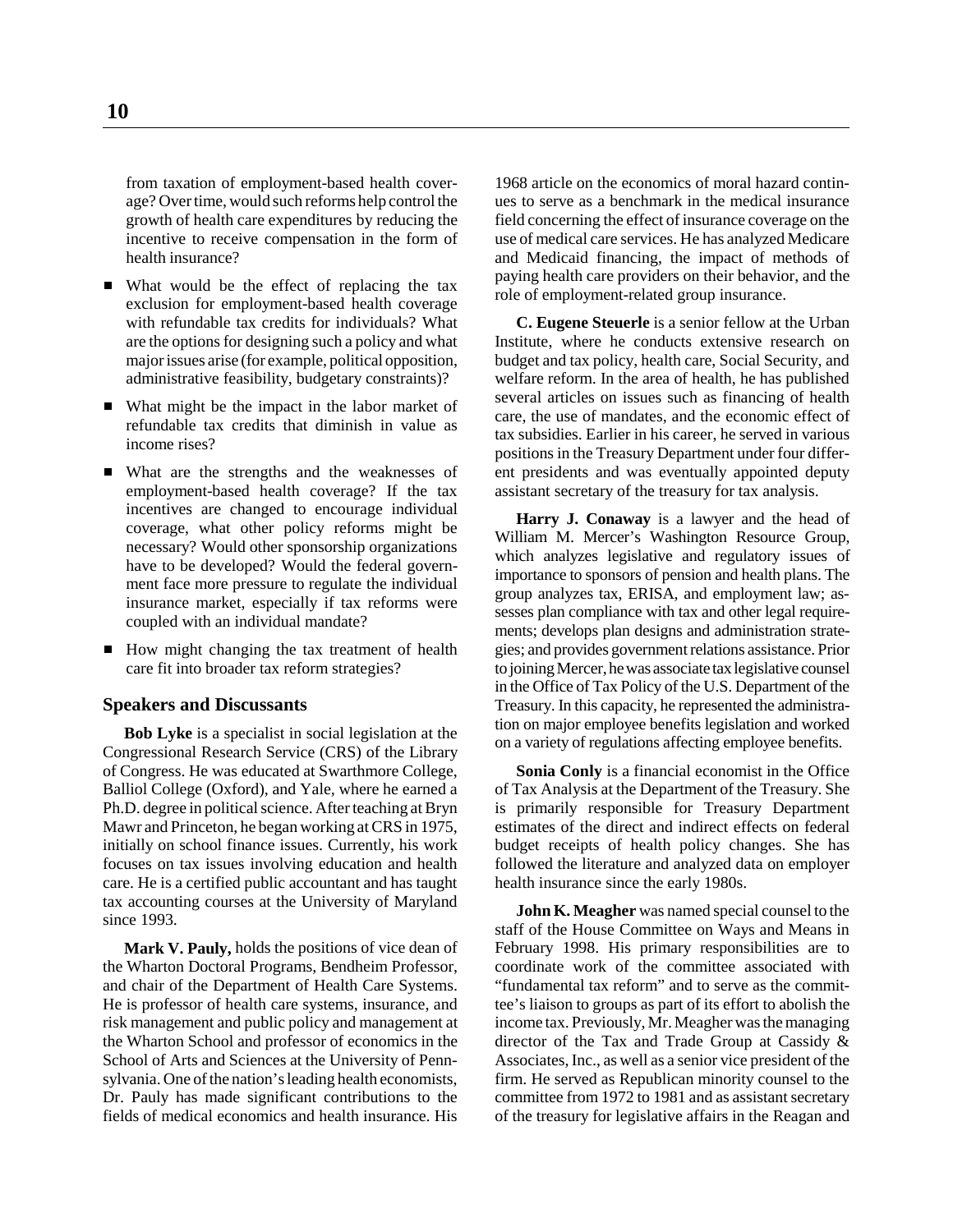Bush administrations. In 1991, he was appointed a member of the Advisory Council on Social Security.

**James S. Ray** is a name partner in Connerton & Ray, a law firm based in Washington, D.C., where he leads the employee benefits practice group. Mr. Ray's practice includes establishing benefit plans and labormanagement organizations, counseling benefit plans, plan fiduciaries, and labor organizations, litigation, legislative representation, alternative dispute resolution, and negotiations.

#### **ENDNOTES**

1. Some advocates of reform would like tax incentives to encourage the purchase of health insurance on an individual basis (rather than through employment groups) as a means of empowering individuals and giving them more choice.

2. Bob Lyke, "Tax Benefits for Health Insurance: Current Legislation," *CRS Issue Brief*, Congressional Research Service, Library of Congress, Washington, D.C., updated September 3, 1998.

3. The CRS provides the following general formula for calculating federal income taxes. The list omits some steps, such as prepayments (from withholding and estimated payments) and the alternative minimum tax:

- 1. Gross income
- 2. *minus* Deductions (or adjustments) for AGI
- 3. = Adjusted gross income
- 4. *minus* Greater of standard or itemized deductions
- 5. *minus* Personal and dependency exemptions
- 6. = Taxable income
- 7. *times* Tax rate
- $8. = Tax on taxable income (regular tax liability)$
- 9. *minus* Credits
- $10.$  = Final tax liability.

4. The concept of "tax expenditures" used by executive branch and congressional tax analysts is a specialized one. "Tax expenditures" are defined under section 3(3) of the Congressional Budget and Impoundment Control Act of 1974 (the "Budget Act") as "revenue losses attributable to provisions of the Federal tax laws which allow a special exclusion, exemption, or deduction from gross income or which provide a special credit, a preferential rate of tax, or a deferral of tax liability." According to "Estimates of Federal Tax Expenditures for Fiscal Years 1998-2002," prepared for the House Committee on Ways and Means and the Senate Committee on Finance by the staff of the Joint Committee on Taxation (December 15, 1997):

Thus, tax expenditures include any reductions in individual and corporate income tax liabilities that result from special tax provisions or regulations that provide tax benefits to particular taxpayers.

Special income tax provisions are referred to as tax expenditures because they are considered to be analogous to direct outlay programs, and the two can be considered as alternative means of accomplishing similar budget policy objectives. Tax expenditures are most similar to those direct spending programs that have no spending limits, and that are available as entitlements to those who meet statutory criteria established for the programs.

Tax expenditure loss estimates do not necessarily equal the increase in federal revenues that would result if special tax provisions were repealed. There are many reasons for this, including that eliminating a tax expenditure may change economic behavior and that changes in one tax law may affect the impact of other tax laws, according to the "Budget of the United States Government, Fiscal Year 1999, Analytical Perspectives."

5. Executive Office of the President, "Budget of the United States Government, Fiscal Year 1999, Analytical Perspectives," Washington, D.C., 98.

6. Congressional Budget Office, U.S. Congress, "The Tax Treatment of Employment-Based Health Insurance," Washington, D.C., March 1994, 5.

7. Robert B. Helms, "The Tax Treatment of Health Insurance: Early History and Evidence, 1940-1970," draft chapter of "Health Care Reform: Solutions for a New Century," ed. Grace-Marie Arnett, (Galen Institute: Washington, D.C., forthcoming).

8. Mark Pauly, "An Efficient and Equitable Approach to Health Reform," draft chapter of "Health Care Reform: Solutions for a New Century," ed. Grace-Marie Arnett, (Galen Institute: Washington, D.C., forthcoming).

9. Sheila Smith, Mark Freeland, Stephen Heffler, David McKusick, and colleagues, "The Next Ten Years of Health Spending: What Does the Future Hold?" *Health Affairs*, 17: 5 (September/October 1998), 132.

10. "One-Third of Hispanics Uninsured, Census Findings Show," *Medicine & Health*, 52: 39 (October 5, 1998), 1.

11. Congressional Budget Office, "Tax Treatment," 8.

12. C. Eugene Steuerle and Gordon B. T. Mermin, "A Better Subsidy for Health Insurance," draft chapter of "Health Care Reform: Solutions for a New Century," ed. Grace-Marie Arnett (Galen Institute: Washington, D.C., forthcoming).

13. Paul Fronstin, "Features of Employment-Based Health Plans," *EBRI Issue Brief No. 201*, Employee Benefit Research Institute, September 1998, 3.

14. Under ERISA, health plan sponsors must assume fiduciary duties; adhere to reporting, information disclosure, and claims processing requirements; follow continuation of coverage rules; and adhere to a limited number of benefit mandates. Primarily designed to regulate private-sector pensions, ERISA contains no requirements for health plan solvency.